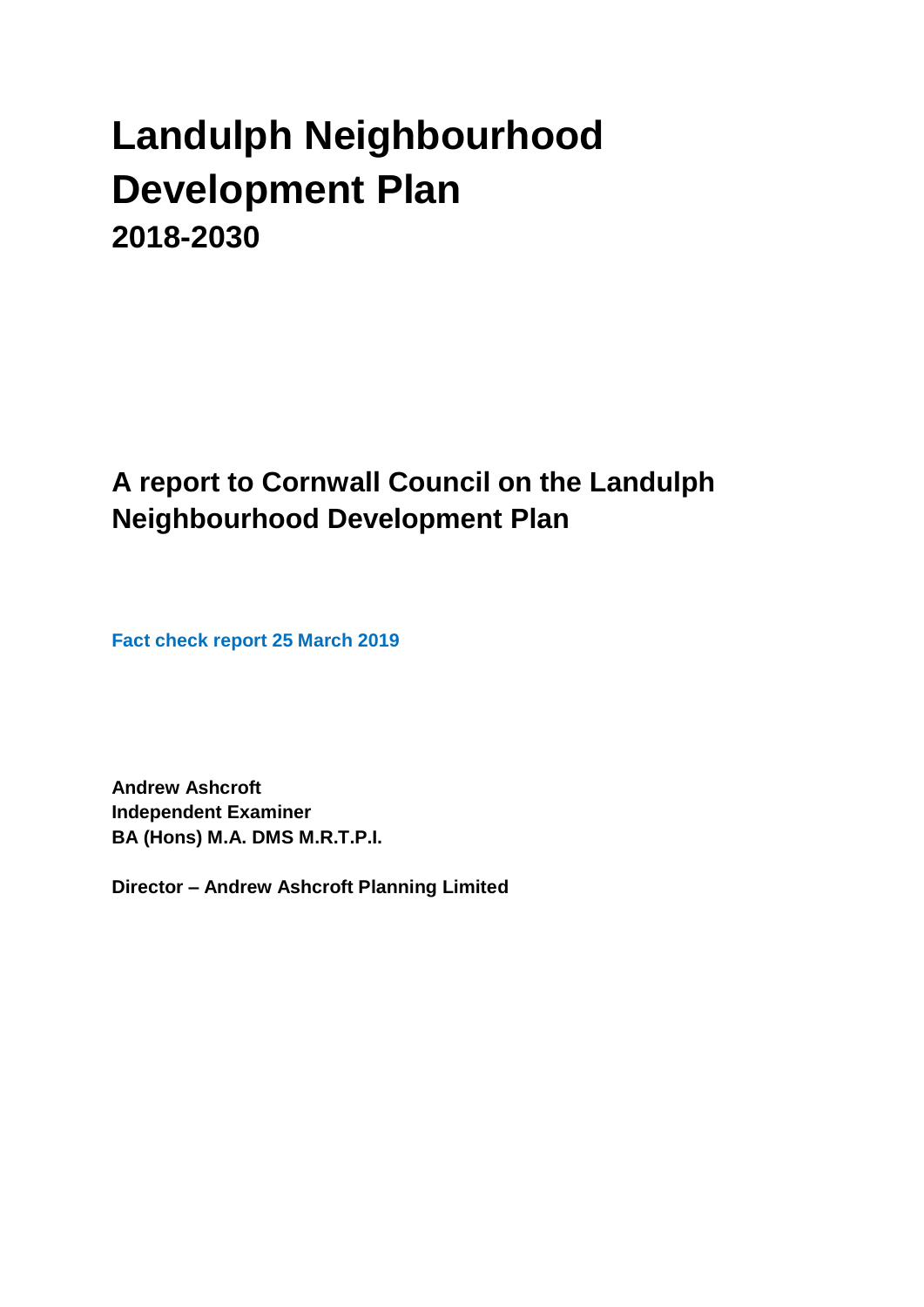# **Executive Summary**

- 1 I was appointed by Cornwall Council in January 2019 to carry out the independent examination of the Landulph Neighbourhood Development Plan.
- 2 The examination was undertaken by written representations. I visited the neighbourhood plan area on 27 February 2019.
- 3 The Plan includes a range of policies and seeks to bring forward positive and sustainable development in the neighbourhood area. There is a very clear focus on safeguarding local character and providing a context within which new dwellings can be accommodated. The Plan has successfully identified a range of issues where it can add value to the strategic context already provided by the adopted Local Plan.
- 4 The Plan has been underpinned by community support and engagement. It is clear that all sections of the community have been actively engaged in its preparation.
- 5 Subject to a series of recommended modifications set out in this report I have concluded that the Landulph Neighbourhood Plan meets all the necessary legal requirements and should proceed to referendum.
- 6 I recommend that the referendum should be held within the neighbourhood area.

**Andrew Ashcroft Independent Examiner XX March 2019**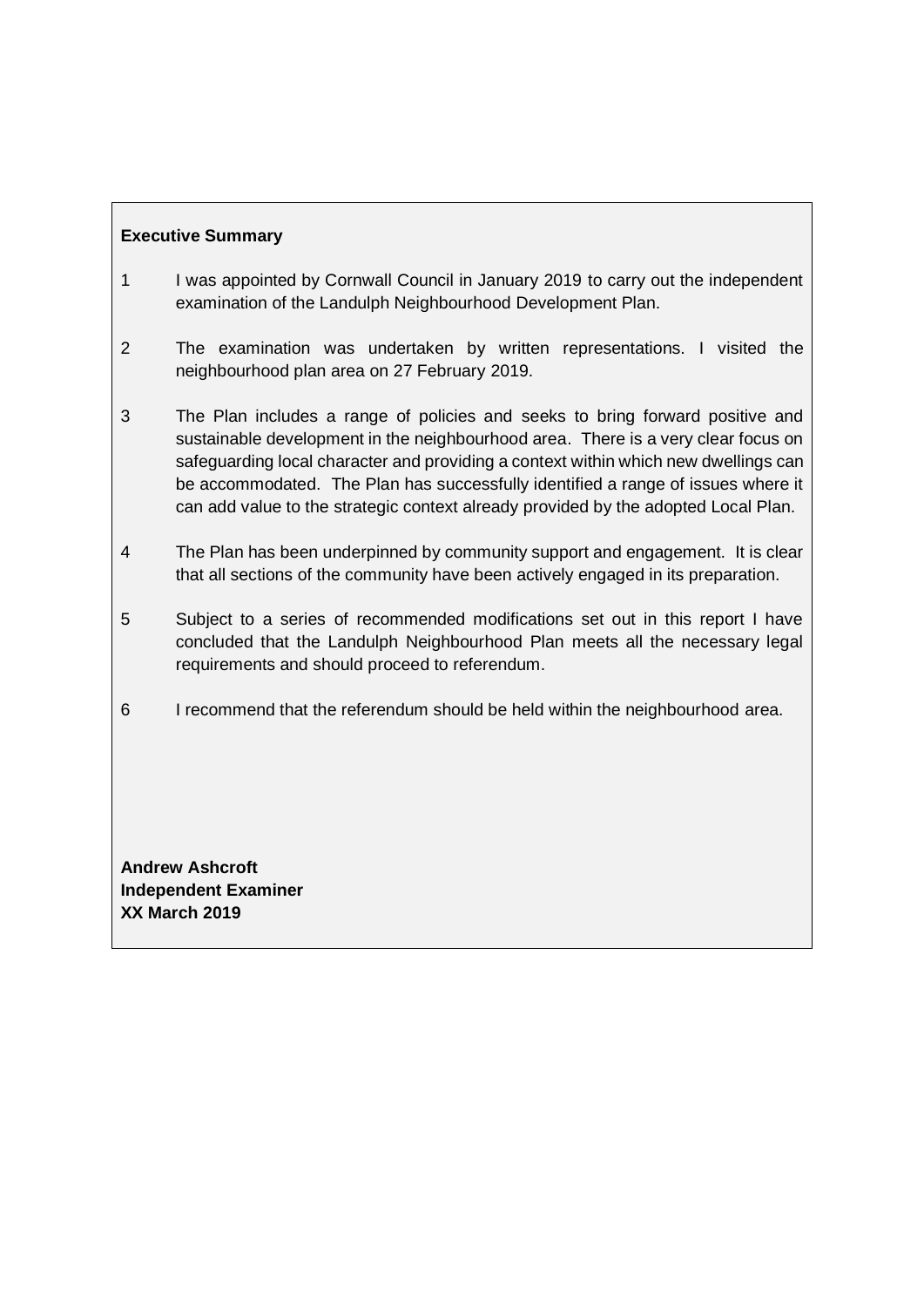## **1 Introduction**

- 1.1 This report sets out the findings of the independent examination of the Landulph Neighbourhood Development Plan 2018-2030 (the 'Plan').
- 1.2 The Plan has been submitted to Cornwall Council (CC) by Landulph Parish Council in its capacity as the qualifying body responsible for preparing the neighbourhood plan.
- 1.3 Neighbourhood plans were introduced into the planning process by the Localism Act 2011. They aim to allow local communities to take responsibility for guiding development in their area. This approach was subsequently embedded in the National Planning Policy Framework (NPPF) 2012 and its updates in 2018 and 2019. The NPPF continues to be the principal element of national planning policy.
- 1.4 The role of an independent examiner is clearly defined in the legislation. I have been appointed to examine whether or not the submitted Plan meets the basic conditions and Convention Rights and other statutory requirements. It is not within my remit to examine or to propose an alternative plan, or a potentially more sustainable plan except where this arises as a result of my recommended modifications to ensure that the plan meets the basic conditions and the other relevant requirements.
- 1.5 A neighbourhood plan can be narrow or broad in scope. Any plan can include whatever range of policies it sees as appropriate to its designated neighbourhood area. The submitted plan has been designed to be distinctive in general terms, and to be complementary to the development plan in particular. It addresses environmental issues relating to the location of the neighbourhood area on the western side of the Tamar Estuary.
- 1.6 Within the context set out above this report assesses whether the Plan is legally compliant and meets the basic conditions that apply to neighbourhood plans. It also considers the content of the Plan and, where necessary, recommends changes to its policies and supporting text.
- 1.7 This report also provides a recommendation as to whether the Plan should proceed to referendum. If this is the case and that referendum results in a positive outcome the Plan would then be used to determine planning applications within the plan area and will sit as part of the wider development plan.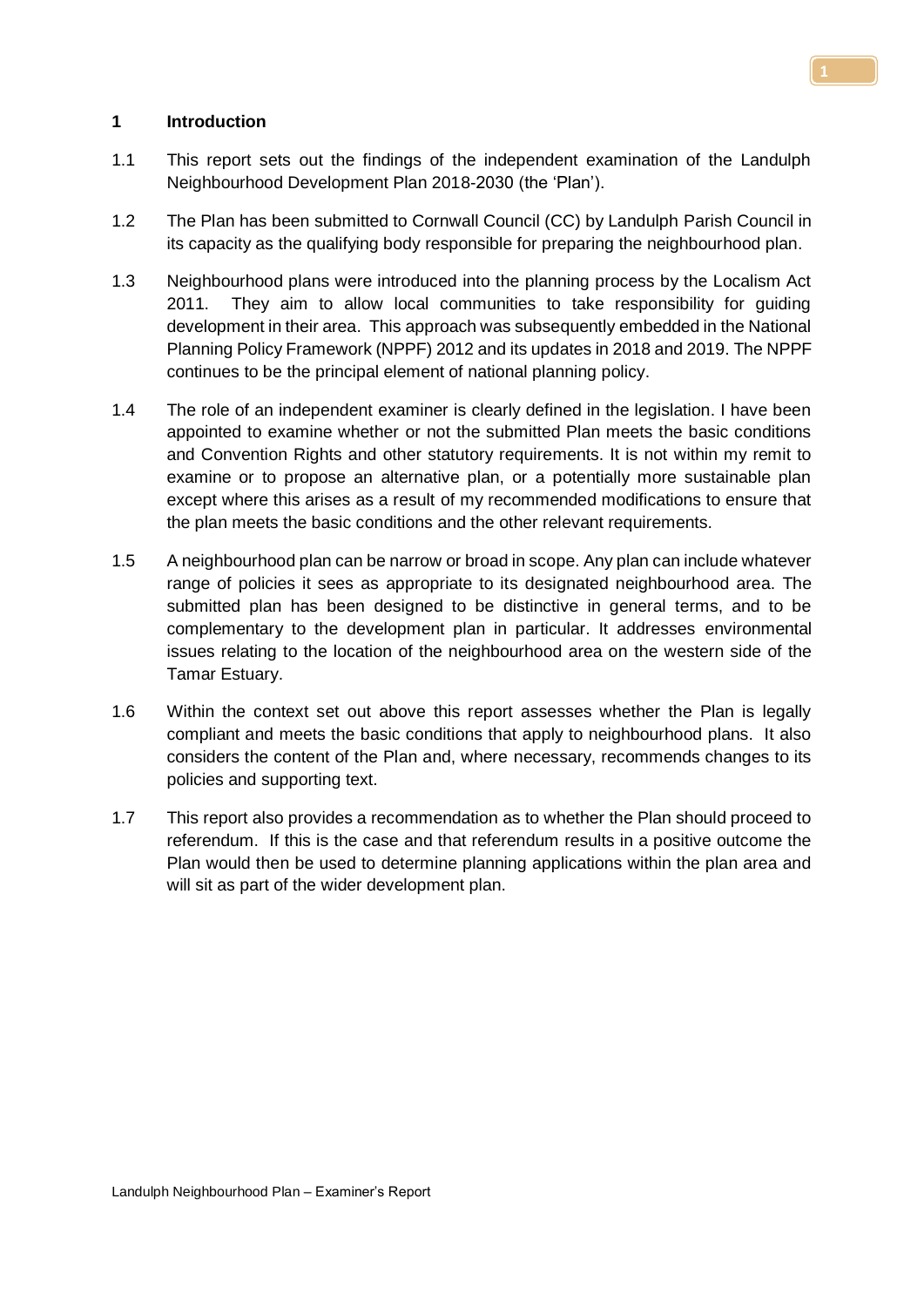## **2 The Role of the Independent Examiner**

- 2.1 The examiner's role is to ensure that any submitted neighbourhood plan meets the relevant legislative and procedural requirements.
- 2.2 I was appointed by CC, with the consent of the Parish Council, to conduct the examination of the Plan and to prepare this report. I am independent of both CC and the Parish Council. I do not have any interest in any land that may be affected by the Plan.
- 2.3 I possess the appropriate qualifications and experience to undertake this role. I am a Director of Andrew Ashcroft Planning Limited. In previous roles, I have over 35 years' experience in various local authorities at either Head of Planning or Service Director level. I am a chartered town planner and have significant experience of undertaking other neighbourhood plan examinations and health checks. I am a member of the Royal Town Planning Institute and the Neighbourhood Planning Independent Examiner Referral Service.

#### *Examination Outcomes*

- 2.4 In my role as the independent examiner of the Plan I am required to recommend one of the following outcomes of the examination:
	- (a) that the Plan is submitted to a referendum; or
	- (b) that the Plan should proceed to referendum as modified (based on my recommendations); or
	- (c) that the Plan does not proceed to referendum on the basis that it does not meet the necessary legal requirements.

# *The Basic Conditions*

- 2.5 As part of this process I must consider whether the submitted Plan meets the Basic Conditions as set out in paragraph 8(2) of Schedule 4B of the Town and Country Planning Act 1990. To comply with the basic conditions, the Plan must:
	- have regard to national policies and advice contained in guidance issued by the Secretary of State; and
	- contribute to the achievement of sustainable development; and
	- be in general conformity with the strategic policies of the development plan in the area;
	- be compatible with European Union (EU) and European Convention on Human Rights (ECHR) obligations; and
	- not be likely to have a significant effect on a European site or a European offshore marine site, either alone or in combination with other plans or projects.

I have examined the submitted Plan against each of these basic conditions, and my conclusions are set out in Sections 6 and 7 of this report. I have made specific comments on the fourth and fifth bullet points above in paragraphs 2.6 to 2.11 of this report.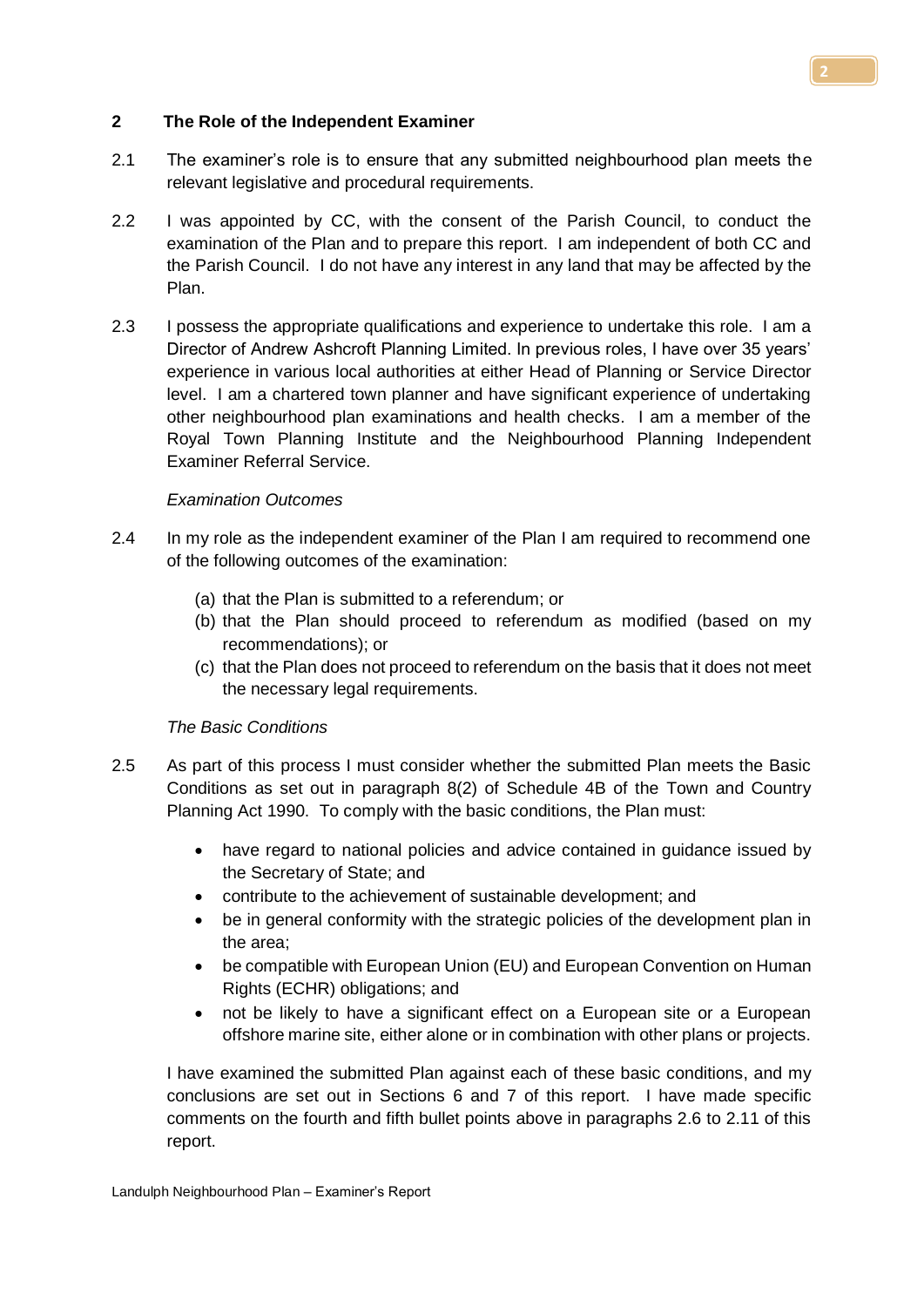- 2.6 The Neighbourhood Plan General Regulations 2015 require a qualifying body either to submit an environmental report prepared in accordance with the Environmental Assessment of Plans and Programmes Regulations 2004 or a statement of reasons why an environmental report is not required.
- 2.7 In order to comply with this requirement CC undertook a screening exercise (April 2018) on the need or otherwise for a Strategic Environmental Assessment (SEA) to be prepared for the Plan. The report is thorough and well-constructed. As a result of this process CC concluded that the Plan is not likely to have any significant effects on the environment and accordingly would not require SEA.
- 2.8 The screening report also included a parallel Habitats Regulations Assessment (HRA) of the Plan. It concludes that the Plan is not likely to have significant environmental effects on a European nature conservation site or undermine their conservation objectives alone or in combination taking account of the precautionary principle. As such Appropriate Assessment is not required. The report took appropriate account of the Tamar Estuaries Complex SPA and the Plymouth Sound and Estuaries SAC.
- 2.9 Since the HRA screening work was undertaken a European court case has had implications for how competent authorities undertake such assessments. CC helpfully reassessed the Plan in this context. This process concluded that the earlier assessment remains appropriate and that no changes are necessary in the light of the recent judgement.
- 2.10 Having reviewed the information provided to me as part of the examination, including the most recent HRA assessment, I am satisfied that a proportionate process has been undertaken in accordance with the various regulations. In the absence of any evidence to the contrary, I am entirely satisfied that the submitted Plan is compatible with this aspect of European obligations.
- 2.11 In a similar fashion I am satisfied that the submitted Plan has had regard to the fundamental rights and freedoms guaranteed under the European Convention on Human Rights (ECHR) and that it complies with the Human Rights Act. There is no evidence that has been submitted to me to suggest otherwise. There has been full and adequate opportunity for all interested parties to take part in the preparation of the Plan and to make their comments known. On this basis, I conclude that the submitted Plan does not breach, nor is in any way incompatible with the ECHR.

# *Other examination matters*

- 2.12 In examining the Plan I am also required to check whether:
	- the policies relate to the development and use of land for a designated neighbourhood plan area; and
	- the Plan meets the requirements of Section 38B of the Planning and Compulsory Purchase Act 2004 (the Plan must specify the period to which it has effect, must not include provision about development that is excluded development, and must not relate to more than one neighbourhood area); and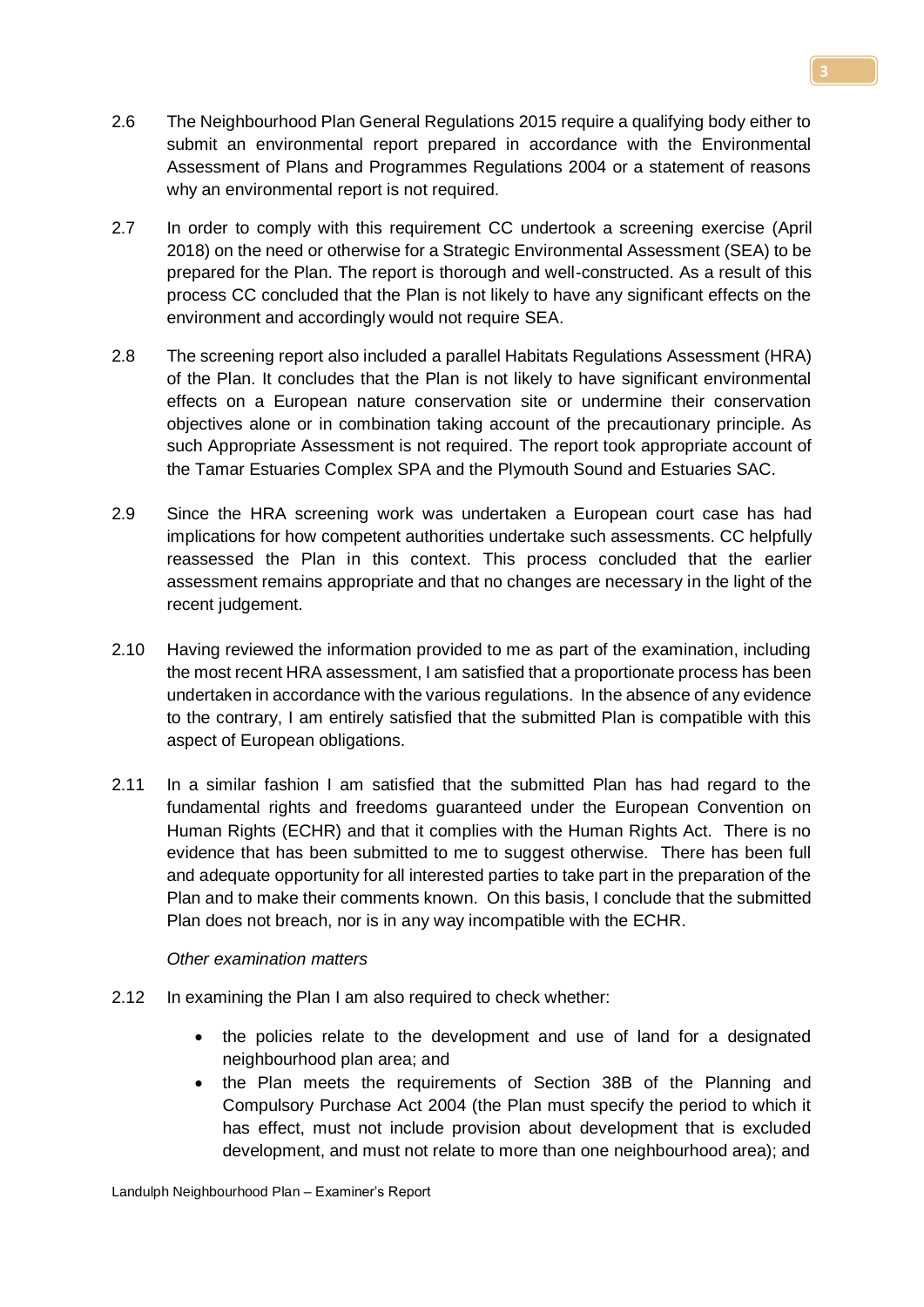- the Plan has been prepared for an area that has been designated under Section 61G of the Localism Act and has been developed and submitted for examination by a qualifying body.
- 2.13 Having addressed the matters identified in paragraph 2.12 of this report I am satisfied that all of the points have been met subject to the contents of this report.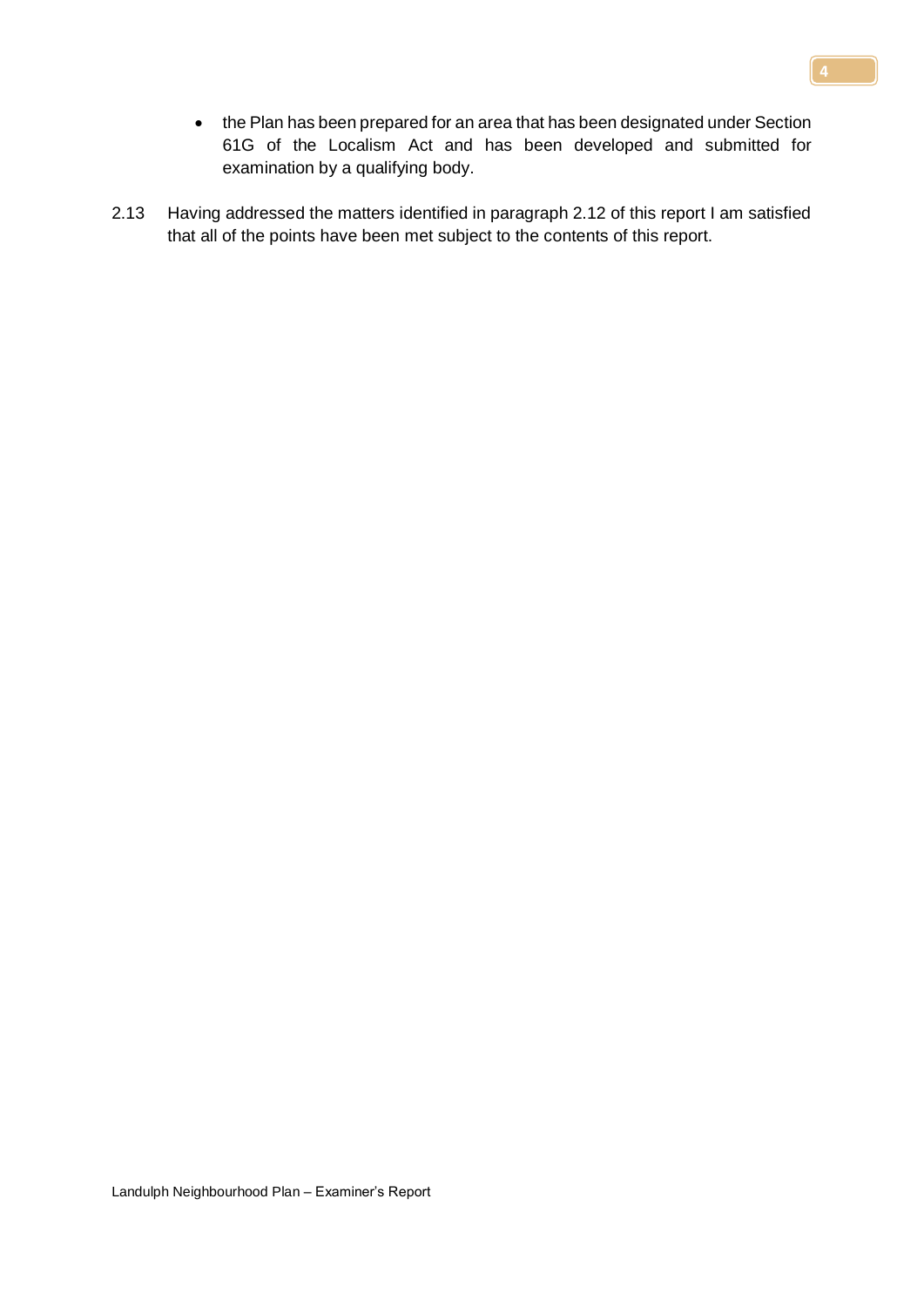#### **3 Procedural Matters**

- 3.1 In undertaking this examination I have considered the following documents:
	- the submitted Plan;
	- the Basic Conditions Statement;
	- the Consultation Statement;
	- the CC SEA and HRA report:
	- the updated CC SEA and HRA report (3 January 2019);
	- the Parish Council's responses to my Clarification Note;
	- the representations made to the Plan;
	- the adopted Cornwall Local Plan 2010-2030;
	- the saved policies of the Caradon Local Plan 2007;
	- the National Planning Policy Framework (March 2012);
	- Planning Practice Guidance (March 2014 and subsequent updates); and
	- relevant Ministerial Statements.
- 3.2 I carried out an unaccompanied visit to the Plan area on 27 February 2019. I looked at its overall character and appearance and at those areas affected by policies in the Plan in particular. My site inspection is covered in more detail in paragraphs 5.9 to 5.16 of this report.
- 3.3 It is a general rule that neighbourhood plan examinations should be held by written representations only. Having considered all the information before me, including the representations made to the submitted plan, I was satisfied that the Plan could be examined without the need for a public hearing. I advised CC of this decision early in the examination process.
- 3.4 On 24 July 2018 a revised version of the NPPF was published. Paragraph 214 of the 2018 NPPF identifies transitional arrangement to address these circumstances. It comments that plans submitted before 24 January 2019 will be examined on the basis of the 2012 version of the NPPF. I have proceeded with the examination on this basis. All references to paragraph numbers within the NPPF in this report are to those in the 2012 version.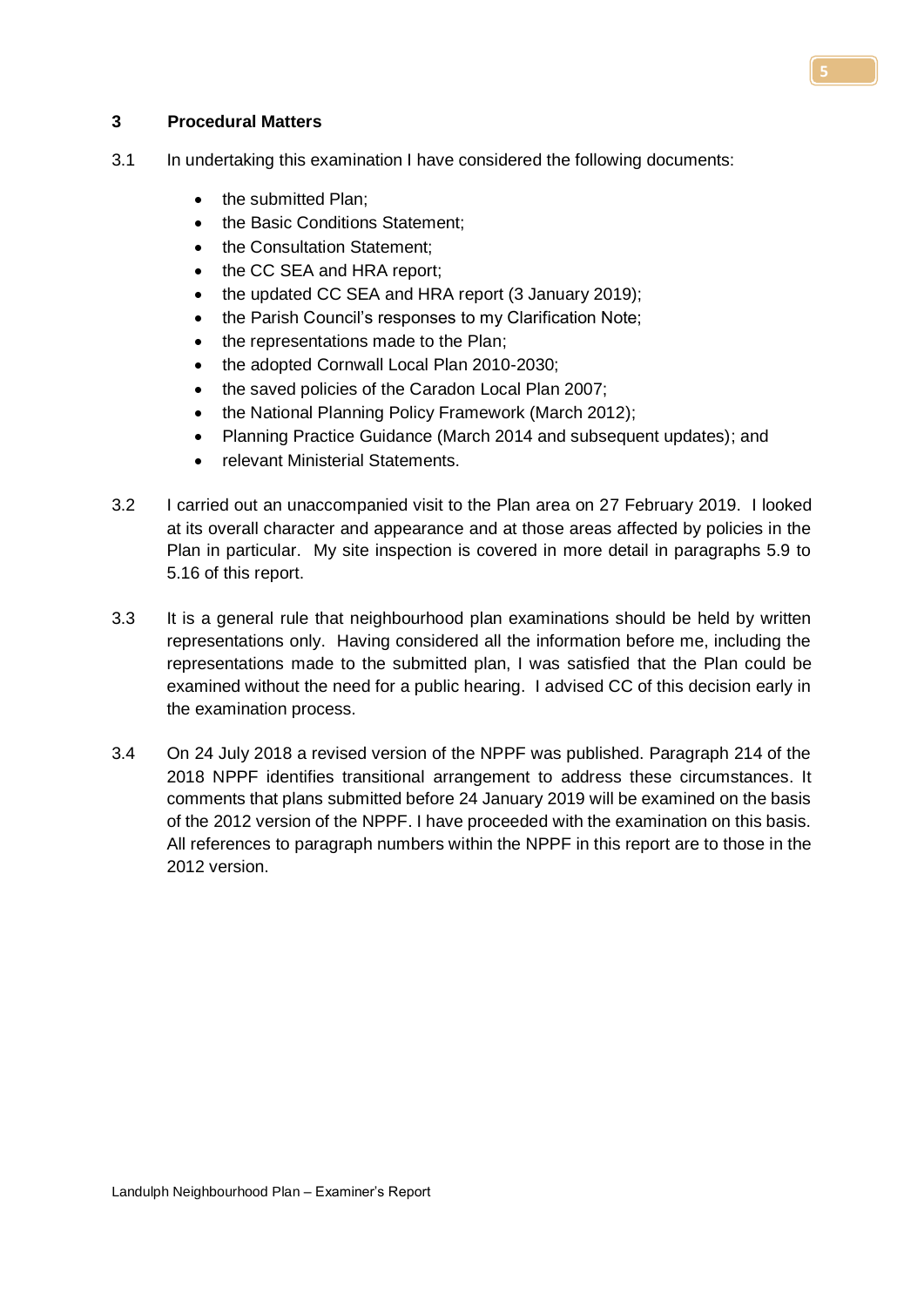# **4 Consultation**

## *Consultation Process*

- 4.1 Policies in made neighbourhood plans become the basis for local planning and development control decisions. As such the regulations require neighbourhood plans to be supported and underpinned by public consultation.
- 4.2 In accordance with the Neighbourhood Planning (General) Regulations 2012 the Parish Council has prepared a Consultation Statement. This Statement is extensive in the way it sets out the mechanisms used to engage all concerned in the plan-making process. It includes an assessment of the consultation undertaken during the various stages of Plan production. It also provides specific details about the consultation process that took place on the pre-submission version of the Plan (June to July 2018). Its key strength is the way in which it sets out the key issues in a proportionate way which is then underpinned by more detailed appendices. It is a first-class model for others to follow.
- 4.3 The Statement sets out details of the comprehensive range of consultation events that were carried out in relation to the initial stages of the Plan. They included:
	- the initial publicity;
	- the initial public meeting;
	- the launch of a website and a Facebook account;
	- the organisation of five exhibition and consultation events;
	- the publication of an early draft of the Plan for consultation/engagement;
	- engagement with statutory organisations and local groups
- 4.4 The Statement also provides details of the Steering Group, its constitution and the responsibilities of its various members. It is clear that the process has been proportionate and robust.
- 4.5 Appendices 15 and 16 provides specific details on the comments received as part of the consultation process on the pre-submission version of the Plan. It identifies the principal changes that worked their way through into the submission version. They help to describe the evolution of the Plan.
- 4.6 It is clear that consultation has been an important element of the Plan's production. Advice on the neighbourhood planning process has been made available to the community in a positive and direct way by those responsible for the Plan's preparation.
- 4.7 From all the evidence provided to me as part of the examination, I can see that the Plan has promoted an inclusive approach to seeking the opinions of all concerned throughout the process. CC has carried out its own assessment that the consultation process has complied with the requirements of the Regulations.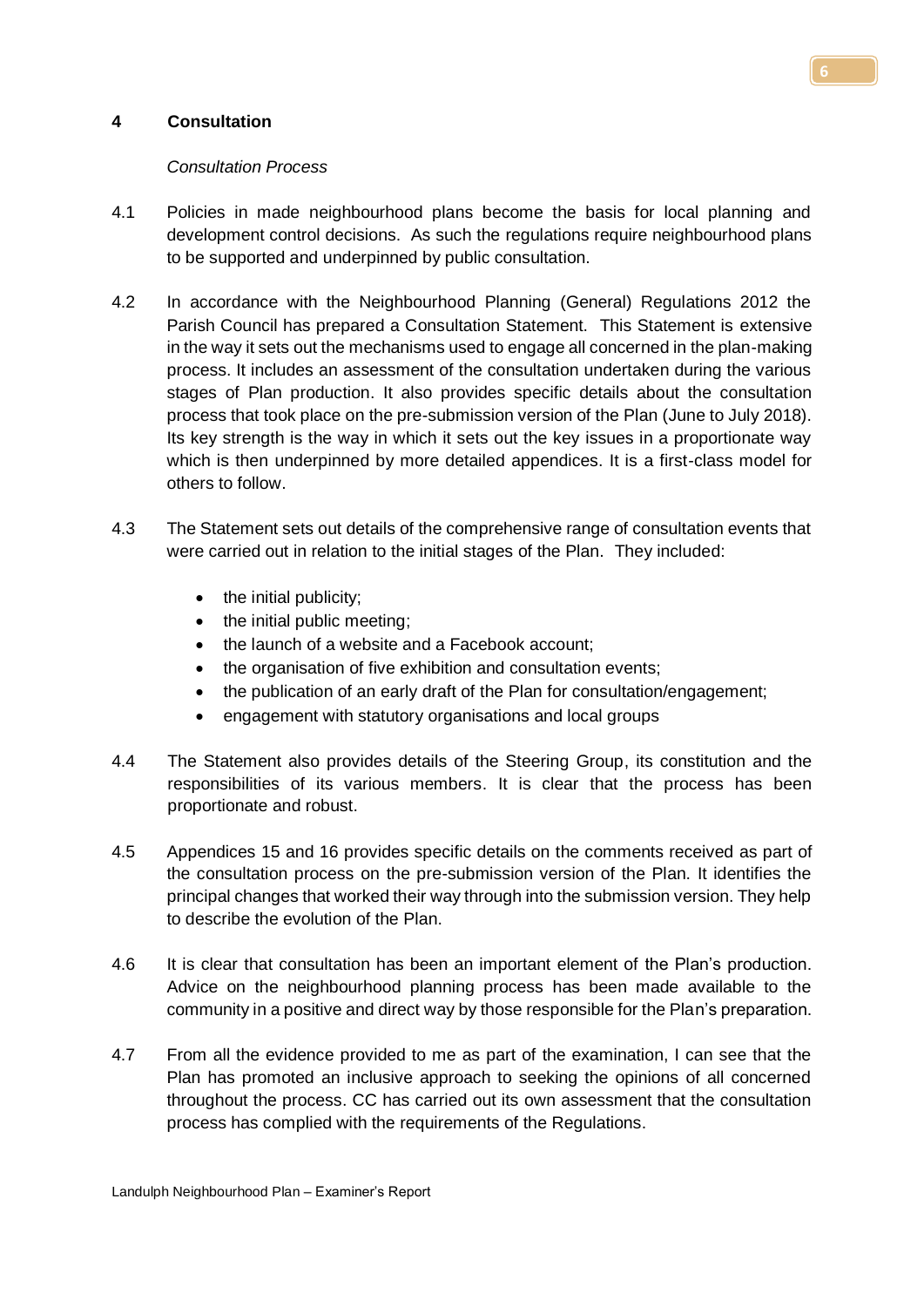#### *Representations Received*

- 4.8 Consultation on the submitted plan was undertaken by the District Council for a sixweek period that ended on 22 February 2019. This exercise generated comments from a range of organisations as follows:
	- Historic England
	- Natural England
	- Devon and Cornwall Police
	- Saltash Town Council
	- Cornwall Council
	- South West Water
	- Highways England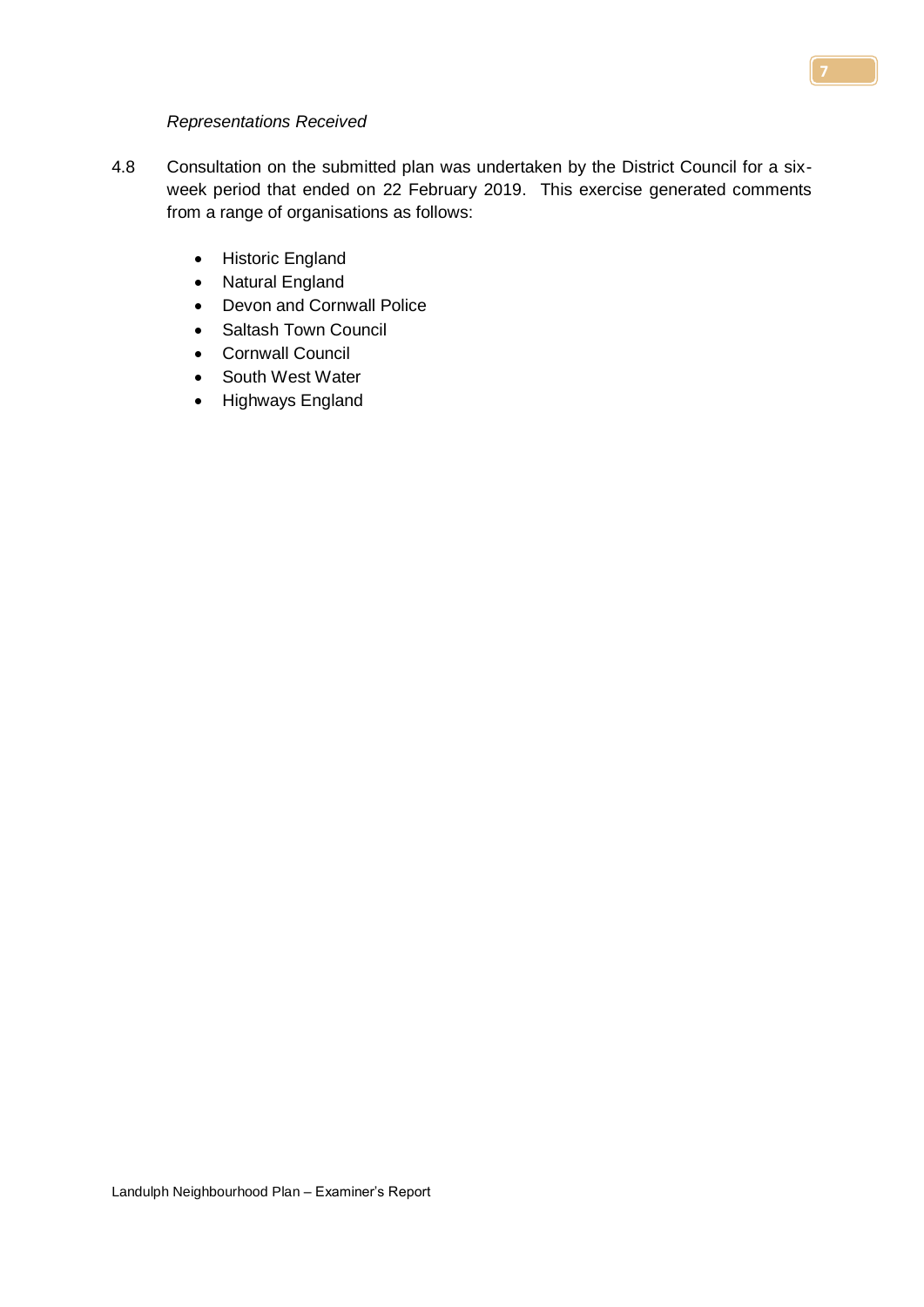# **5 The Neighbourhood Area and the Development Plan Context**

# *The Neighbourhood Area*

- 5.1 The neighbourhood area consists of the parish of Landulph. Its population in 2011 was 527 persons living in 226 houses. It was designated as a neighbourhood area on 15 May 2015. It is an irregular area with the River Tamar forming its eastern boundary. Its principal settlement is Cargreen which is located approximately 5 kilometres to the north of Saltash. Much of the neighbourhood area is in agricultural use.
- 5.2 Cargreen sits on the western side of the River Tamar estuary. It is based around Fore Street and the harbour. Fore Street includes a selection of brightly-painted vernacular cottages leading down to the harbour. The association of the village with the River Tamar is reinforced by the Cargreen Yacht Club to the north off Coombe Lane.
- 5.3 The hamlet of Landulph is located in the countryside approximately 1 kilometre to the south of Cargreen. It is dominated by the attractive St Leonard and St Dilpe parish church. It occupies an important point within the wider topography of the neighbourhood area.

# *Development Plan Context*

- 5.4 The development plan covering the neighbourhood plan area is the Cornwall Local Plan Strategic Policies 2010 – 2030, the associated Community Network Areas Section, and the saved policies from the Caradon District Local Plan First Alteration 2007. The Local Plan 2030 sets out a vision, objectives, a spatial strategy and overarching planning policies that guide new development in the Plan period. Unless I indicate otherwise any references in this report to 'the Local Plan' are to the Local Plan 2010-2030.
- 5.5 The Local Plan sets out a comprehensive range of policies. Whilst they are all applicable to the neighbourhood area in their different ways the following policies have been particularly important in influencing and underpinning the various policies in the submitted Plan:
	- Policy 2 Spatial Strategy
	- Policy 3 Role and Function of Places
	- Policy 5 Business and Tourism
	- Policy 9 Rural Exception schemes
	- Policy 24 Historic Environment
	- Policy 26 Flood risk management and coastal change
- 5.6 The Local Plan includes Community Network Area Sections. As its title suggests this part of the development plan identifies specific issues in different communities in Cornwall. Landulph falls within the Cornwall Gateway Community Network Area (Section PP17). The importance of the Tamar Estuary is highlighted in this Community Network section of the Plan.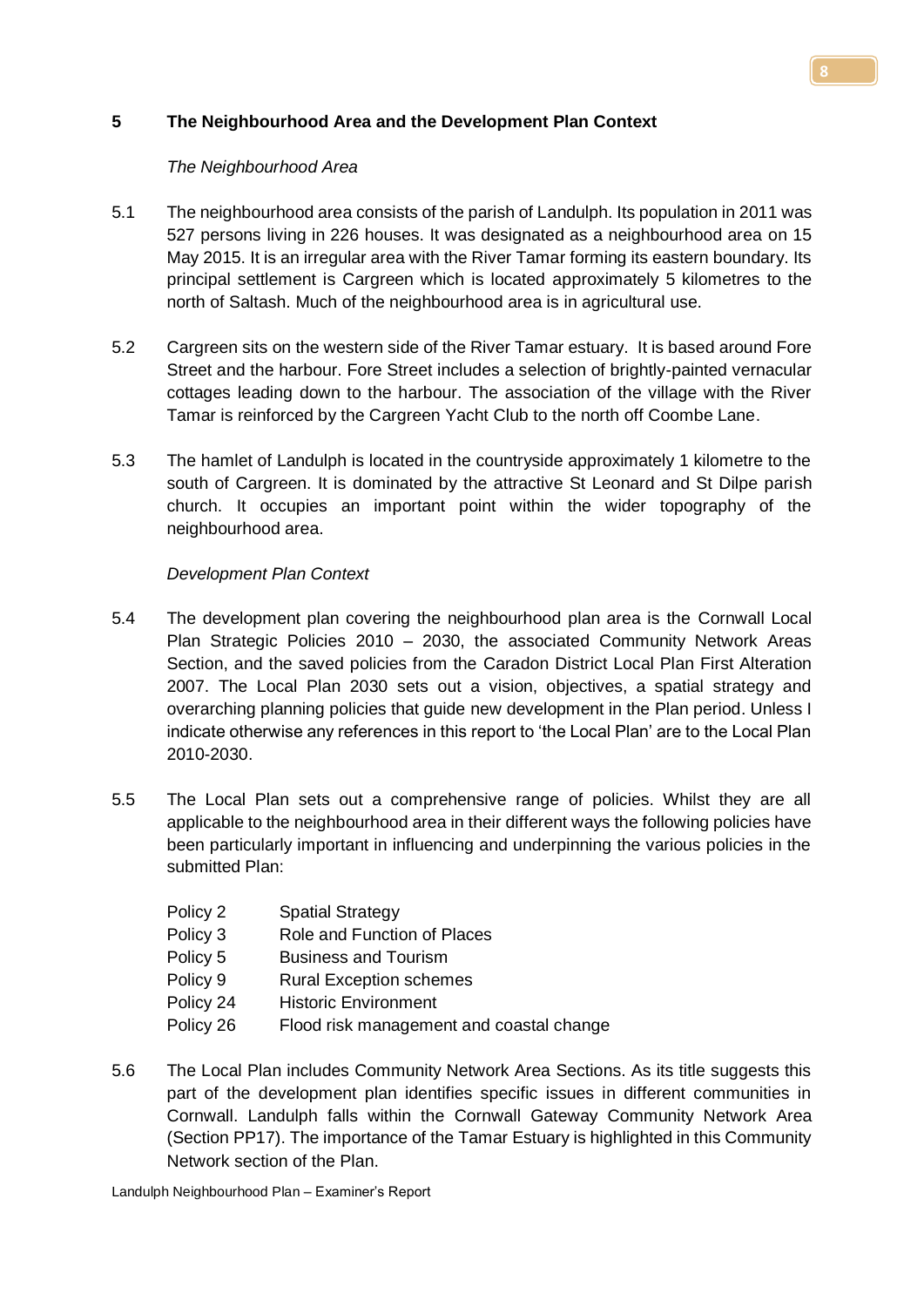- 5.7 Cornwall Council has embarked on the preparation of a Site Allocations Development Plan Document. It was submitted for examination in October 2017. Consultation on proposed modifications to that document concluded in October 2018. Its focus is on the delivery of strategic growth in the larger settlements. As such it has no significant impact on the neighbourhood area.
- 5.8 The submitted Plan has been prepared within its wider adopted development plan context. In doing so it has relied on up-to-date information and research that has underpinned existing planning policy documents in the District. This is good practice and reflects key elements in Planning Practice Guidance on this matter. It is clear that the submitted Plan seeks to add value to the different components of the development plan and to give a local dimension to the delivery of its policies. This is captured in the Basic Conditions Statement.

#### *Unaccompanied Visit*

- 5.9 I carried out an unaccompanied visit to the neighbourhood area on 27 February 2019. The weather was unseasonably warm and bright.
- 5.10 I drove into the area from the A388 to the west. This gave me an initial impression of the setting and the character of the neighbourhood area. It also highlighted the nature of its local road system.
- 5.11 I looked initially at Cargreen. I saw the importance of the village hall and the school to the wider community life and its social well-being.
- 5.12 Thereafter I looked at the area around the harbour. I saw the collection of distinctive cottages on Fore Street. At the harbour I saw the very impressive views to the east across the Tamar Estuary. I was struck by the overwhelming sense of quietness.
- 5.13 Given the pleasantness of the weather I walked to Landulph Church via Church Lane. I was able to see the views back over Cargreen and the wider landscape setting of the neighbourhood area.
- 5.14 I spent some time in the Church grounds at Landulph. I had seen earlier in Cargreen a notice advertising a church and churchyard Spring clean up day on 9 March. Whilst the churchyard was generally in good order it offered opportunities for meaningful work for those who volunteered. I saw the interesting selection of granite crosses, the yew tree planted in 2000 and the column of stone dated 1696.
- 5.15 I retraced my steps back to Cargreen. I looked at the area around Cargreen Park. I saw that the park and the play equipment was beautifully-maintained.
- 5.16 I finished my visit by driving around some of the outlying parts of the neighbourhood area. I drove up to the Cargreen Yacht Club and thereafter further along Coombe Lane to the A388.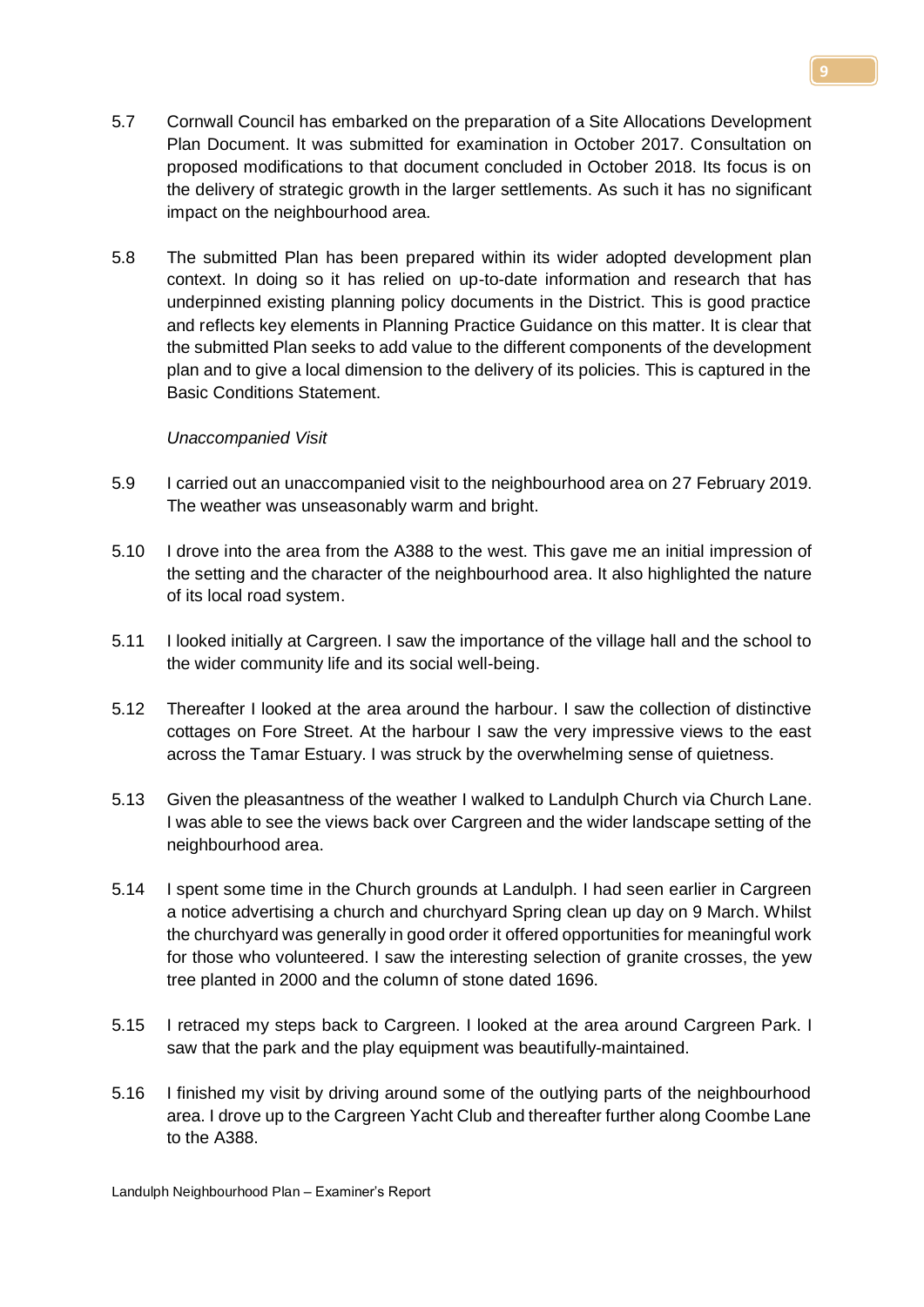# **6 The Neighbourhood Plan as a whole**

- 6.1 This section of the report deals with the submitted neighbourhood plan as a whole and the extent to which it meets the basic conditions. The submitted Basic Conditions Statement has helped considerably in the preparation of this section of the report. It is a well-presented, informative and very professional document.
- 6.2 The Plan needs to meet all the basic conditions to proceed to referendum. This section provides an overview of the extent to which the Plan meets three of the five basic conditions. Paragraphs 2.6 to 2.12 of this report have already addressed the issue of conformity with European Union legislation.

# *National Planning Policies and Guidance*

.

- 6.3 For the purposes of this examination the key elements of national policy relating to planning matters are set out in the National Planning Policy Framework (NPPF) issued in March 2012. Paragraph 3.4 of this report has addressed the transitional arrangements which the government has put in place as part of the publication of the 2018 version of the NPPF.
- 6.4 The NPPF sets out a range of core land-use planning principles to underpin both planmaking and decision-taking. The following are of particular relevance to the Landulph Neighbourhood Plan:
	- a plan led system in this case the relationship between the neighbourhood plan, the adopted Cornwall Local Plan 2010-2030 and the saved elements of the Caradon Local Plan 2007;
	- recognising the intrinsic character and beauty of the countryside and supporting thriving local communities;
	- taking account of the different roles and characters of different areas;
	- always seeking to secure high quality design and good standards of amenity for all future occupants of land and buildings; and
	- conserving heritage assets in a manner appropriate to their significance.
- 6.5 Neighbourhood plans sit within this wider context both generally, and within the more specific presumption in favour of sustainable development, which is identified as a golden thread running through the planning system. Paragraph 16 of the NPPF indicates that neighbourhoods should both develop plans that support the strategic needs set out in local plans and plan positively to support local development that is outside the strategic elements of the development plan.
- 6.6 In addition to the NPPF I have also taken account of other elements of national planning policy including Planning Practice Guidance and ministerial statements.
- 6.7 Having considered all the evidence and representations available as part of the examination I am satisfied that the submitted Plan has had regard to national planning policies and guidance in general terms. It sets out a positive vision for the future of the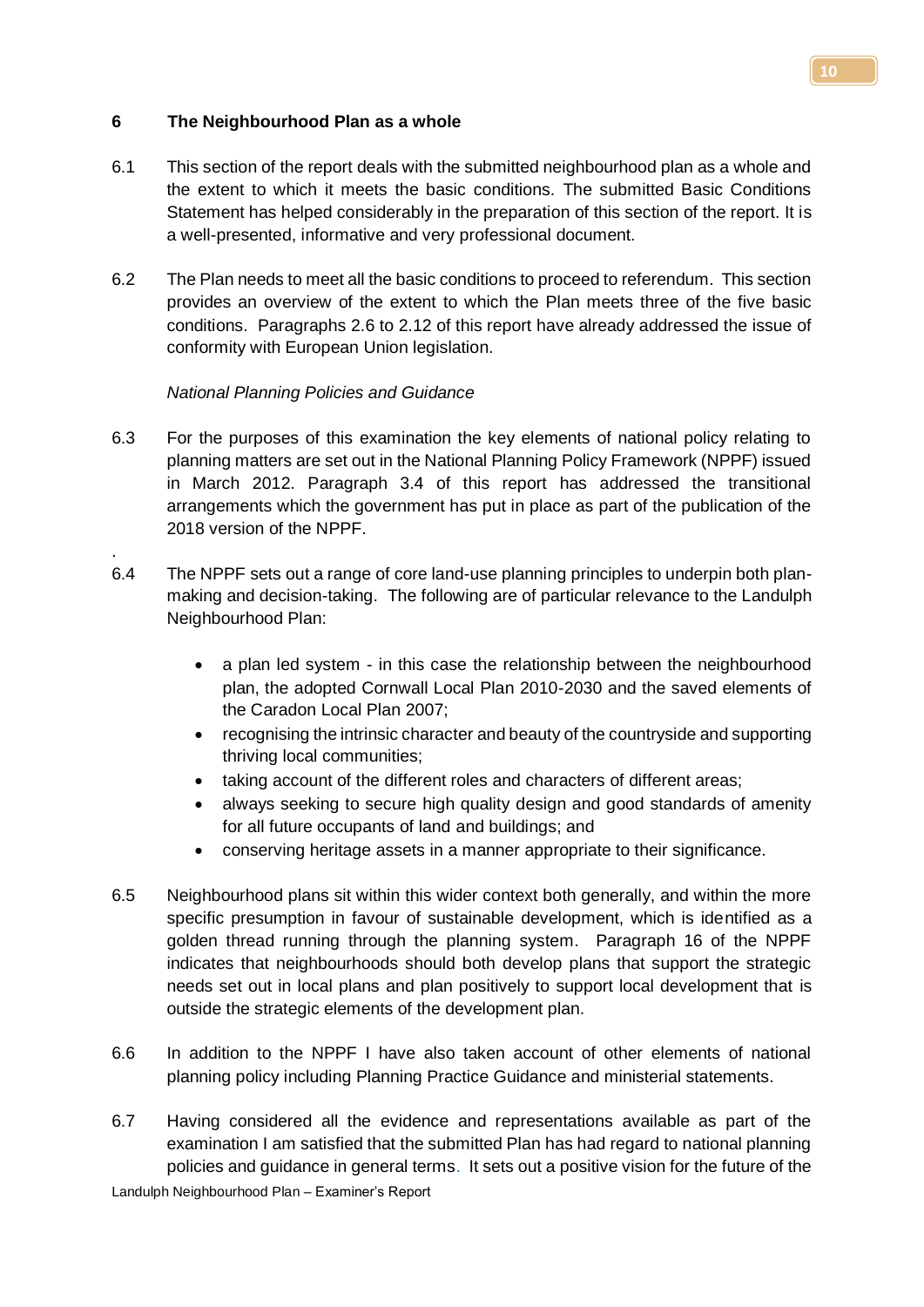neighbourhood area within the context of its position in the settlement hierarchy. It includes a series of policies that seek to safeguard the quality and nature of its natural environment. It provides a local dimension to the delivery of new housing in general terms, and where it might impact on the Tamar Estuary in particular. The Basic Conditions Statement maps the policies in the Plan against the appropriate sections of the NPPF.

- 6.8 At a more practical level the NPPF indicates that plans should provide a clear framework within which decisions on planning applications can be made and that they should give a clear indication of how a decision-maker should react to a development proposal (paragraphs 17 and 154). This was reinforced with the publication of Planning Practice Guidance in March 2014. Its paragraph 41 (41-041-20140306) indicates that policies in neighbourhood plans should be drafted with sufficient clarity so that a decision-maker can apply them consistently and with confidence when determining planning applications. Policies should also be concise, precise and supported by appropriate evidence.
- 6.9 As submitted the Plan does not fully accord with this range of practical issues. The majority of my recommended modifications in Section 7 relate to matters of clarity and precision. They are designed to ensure that the Plan fully accords with national policy.

*Contributing to sustainable development*

6.10 There are clear overlaps between national policy and the contribution that the submitted Plan makes to achieving sustainable development. Sustainable development has three principal dimensions – economic, social and environmental. It is clear that the submitted Plan has set out to achieve sustainable development in the neighbourhood area. In the economic dimension the Plan includes policies for housing and to ensure the protection of waterfronts and quays (Policies 1 and 4 respectively). In the social role, it includes a policy on roads and parking (Policy 2). In the environmental dimension the Plan has a specific policy on street lighting (Policy 3). The Parish Council has undertaken its own assessment of this matter in the submitted Basic Conditions Statement.

*General conformity with the strategic policies in the development plan*

- 6.11 I have already commented in detail on the development plan context in Cornwall in paragraphs 5.4 to 5.8 of this report.
- 6.12 I consider that the submitted Plan delivers a local dimension to this strategic context. The Basic Conditions Statement helpfully relates the Plan's policies to policies in the development plan. I am satisfied that the submitted Plan is in general conformity with the strategic policies in the development plan. Indeed, it positively seeks to deliver the ambitions of the Local Plan in the neighbourhood area.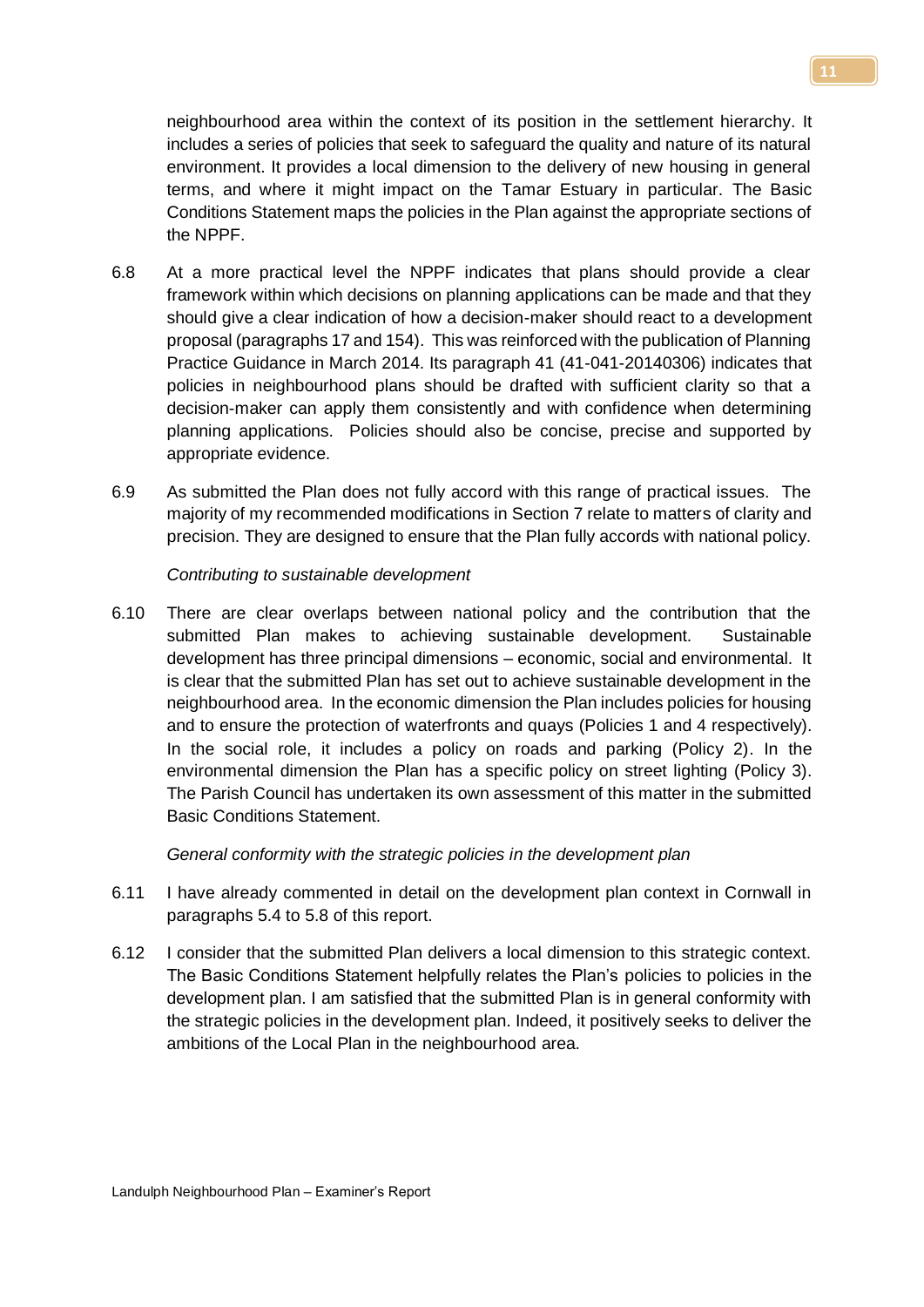# **7 The Neighbourhood Plan policies**

- 7.1 This section of the report comments on the policies in the Plan. In particular, it makes a series of recommended modifications to ensure that the various policies have the necessary precision to meet the basic conditions.
- 7.2 My recommendations focus on the policies themselves given that the basic conditions relate primarily to this aspect of neighbourhood plans. In some cases, I have also recommended changes to the associated supporting text.
- 7.3 I am satisfied that the content and the form of the Plan is fit for purpose. It is distinctive and proportionate to the Plan area. The wider community and the Parish Council have spent time and energy in identifying the issues and objectives that they wish to be included in their Plan. This sits at the heart of the localism agenda.
- 7.4 The Plan has been designed to reflect Planning Practice Guidance (41-004-20170728) which indicates that neighbourhood plans must address the development and use of land.
- 7.5 I have addressed the policies in the order that they appear in the submitted plan. Where necessary I have identified the inter-relationships between the policies.
- 7.6 For clarity this section of the report comments on all policies whether or not I have recommended modifications in order to ensure that the Plan meets the basic conditions.
- 7.7 Where modifications are recommended to policies they are highlighted in bold print. Any associated or free-standing changes to the text of the Plan are set out in italic print.

*The initial section of the Plan (Sections 1-7)*

- 7.8 These introductory parts of the Plan set the scene for the range of policies. They do so in a comprehensive yet proportionate way. The Plan is presented in a professional way. It makes a very effective use of well-selected photographs, tables and maps. A very clear distinction is made between its policies and the supporting text. It also draws a very clear connection between the Plan's objectives and its resultant policies.
- 7.9 Section 1 introduces the Plan. Section 2 identifies how the Plan has been prepared and its key priorities. Section 3 provides signposting to the evidence that has supported the Plan.
- 7.10 Section 4 provides useful background information on the neighbourhood area. In particular it identifies how its focus has shifted over time from Landulph to Cargreen. It also provides information on its agricultural context.
- 7.11 Sections 5 and 6 respectively set out the Vision and the Objectives for the Plan. Figure 2 very helpfully summarises the way in which they have generated the policies included in the Plan.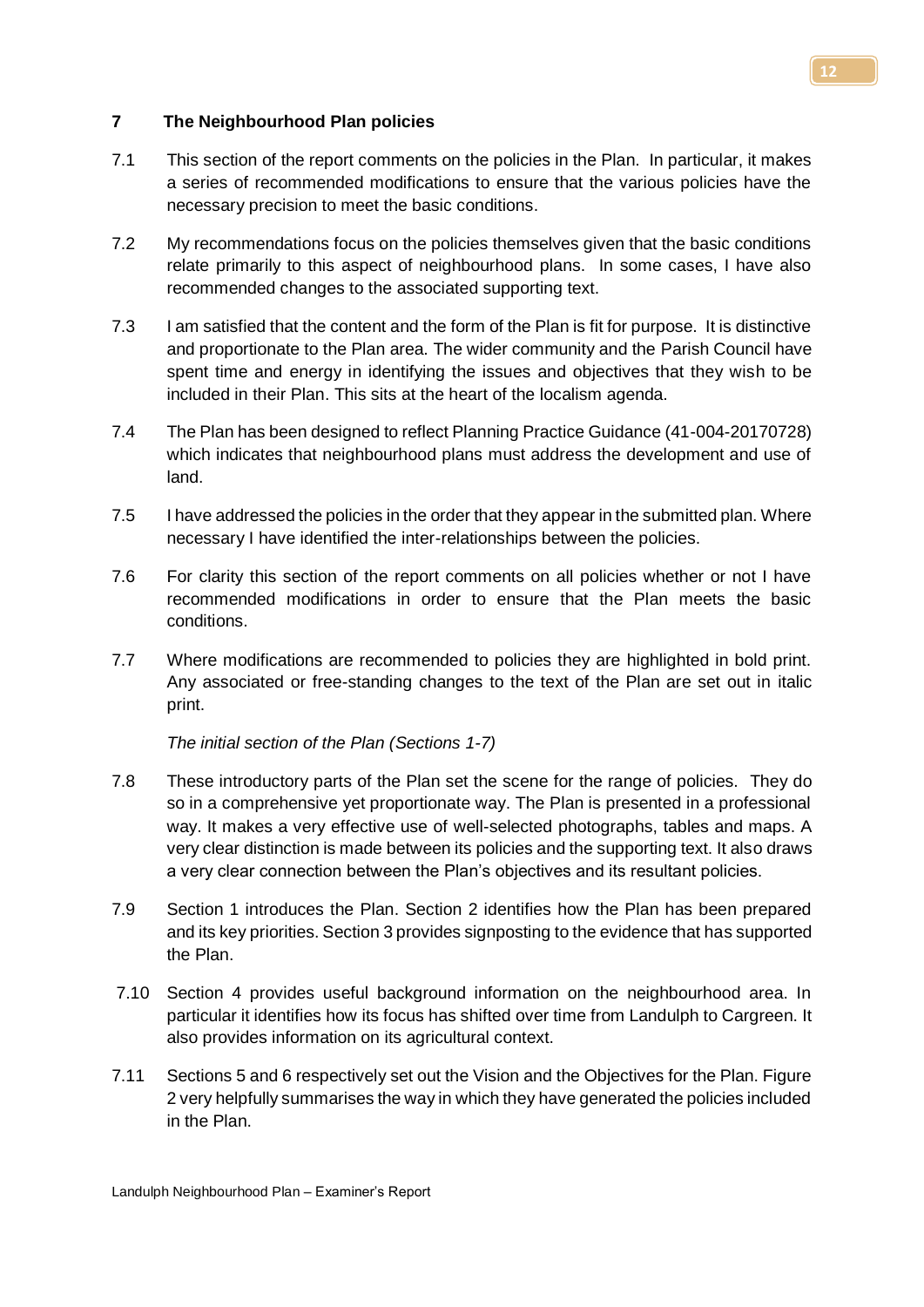- 7.12 Section 7 provides specific details on the housing requirements of the neighbourhood area. It provides a context for Policy 1.
- 7.13 The remainder of this section of the report addresses each policy in turn in the context set out in paragraphs 7.5 to 7.7 of this report.

Policy 1 New Housing Development

- 7.14 The policy sets a positive context for the development of additional dwellings in the neighbourhood area. Whilst it has chosen not identify specific sites it nevertheless provides a positive policy basis against which development proposals can be assessed. The work on the housing requirements in the neighbourhood area identifies a need for around 20 dwellings in the Plan period.
- 7.15 The policy has three separate parts. The first addresses the general approach to new housing development. The second offers support to affordable housing proposals. The third requires that fire sprinklers should be inserted in new dwellings. I address these three matters in turn below.
- 7.16 The first part of the policy offers support for minor development and redevelopment which would bring forward new housing proposals to meet the identified need for new residential accommodation. The policy defines minor development as five or less dwellings. Whilst I am satisfied that this number takes account of the scale and nature of the neighbourhood area and policies in the adopted Local Plan, the definition of minor development has the potential to be confused with the definitions of major and minor development which operate at a national level. I recommend accordingly.
- 7.17 The first part of the policy has four related criteria. The first refers to the 20 new dwellings target. The second requires that new development is standalone in relation to its association with other new development. The third and fourth criteria relate to a series of design and amenity matters.
- 7.18 I recommend that the second criterion is replaced by an approach that offers support to standalone sites which respect the character of the neighbourhood area and where the number of houses is appropriate to each site. As submitted this part of the Plan is unreasonable in terms of how decisions on one site would have direct implications on others. I also recommend associated modifications to the supporting text on this matter
- 7.19 The third and fourth criteria provide appropriate and distinctive guidance on important matters of design and amenity. In the third criterion I recommend the deletion of 'seeks to'. It introduces a degree of uncertainty to this aspect of the policy.
- 7.20 The second part of the policy offers support for the delivery of affordable or low-cost housing. However, it does so in a non-specific policy fashion which indicates that such development 'may be delivered'. I recommend a modification so that the policy has the clarity required by the NPPF.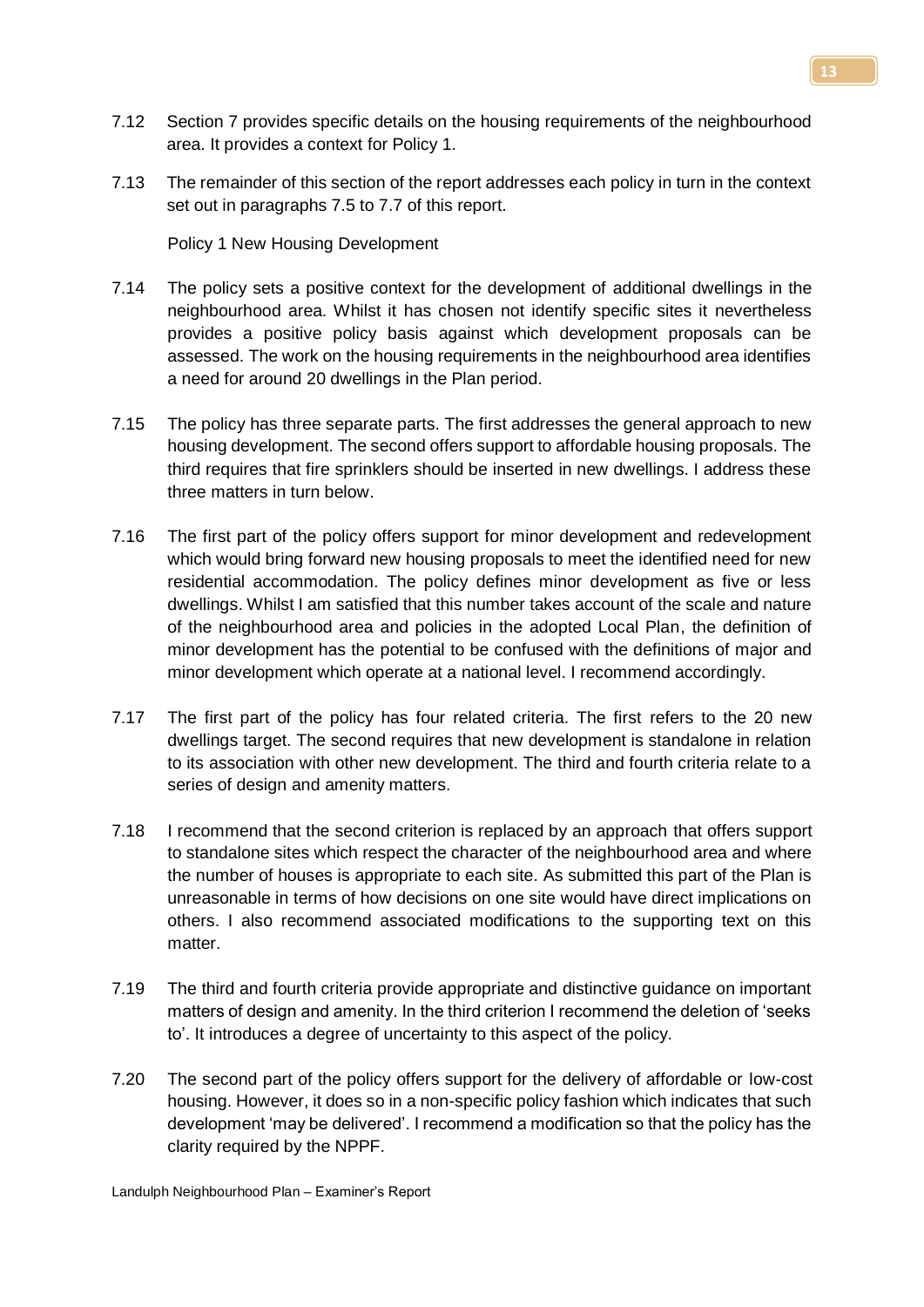7.21 The third part of the policy identifies a requirement for fire sprinklers to be provided in housing specifically for the elderly and disabled persons. Plainly this is an important safety matter. However, it is regulated through the Building Regulations rather than through the Planning Acts. As such I recommend that the matter is addressed in the supporting text.

**In the first part of the policy replace 'Proposals for.…. fewer dwellings)' with 'Proposals for new housing development of five dwellings or less'**

**Replace the second criteria of the first part of the policy with: 'Proposals for all new housing development are on standalone sites which respect the scale and location of the sites concerned'.**

**In the third criterion of the first part of the policy replace 'seeks to preserve' with 'preserves'.**

**Replace the second part of the policy with: 'Proposals for affordable and low-cost housing will be supported'.**

#### **Delete the third part of the policy.**

*At the end of paragraph 9.1.4 add: 'Policy 1 sets out a locally-distinctive policy context within which new development can come forward. At its heart is an approach to ensure that the strategic housing requirement is met by a series of standalone smaller sites which respect the rural character of the neighbourhood area. Whilst all planning applications would need to be assessed on their merits against the policies in the development plan, potential larger developments which would be developed in a series of smaller phases are not supported in this Plan. This reflects both the character of the neighbourhood area and community feedback as the Plan has been prepared.'*

*Replace paragraph 9.2.1 with: 'The intention of Policy 1 is to provide a context within which new housing can come forward which respects the character of the Parish. It reinforces and strengthens the provisions of the Cornwall Local Plan regarding design and character of the local landscape and built environment. It has been designed to make it easier to decide whether planning applications comply with local priorities.'*

#### *At the end of paragraph 9.1.8 add:*

*'The inclusion of fire sprinklers in housing for the elderly and people with disabilities is strongly recommended. In any event the safety of all dwellings and means of escape are addressed separately in the Building Regulations.'* 

#### *At the end of paragraph 9.1.9 add:*

*'Policy 1 provides a positive context for the development of additional dwellings in the neighbourhood area. Whilst it does not identify specific sites it provides a positive policy basis against which development proposals can be assessed. The work on the housing requirements in the neighbourhood area identifies a need for around 20 dwellings in the Plan period. A variety of proposals may come forward within the Plan period including those for the redevelopment of existing brownfield sites.'*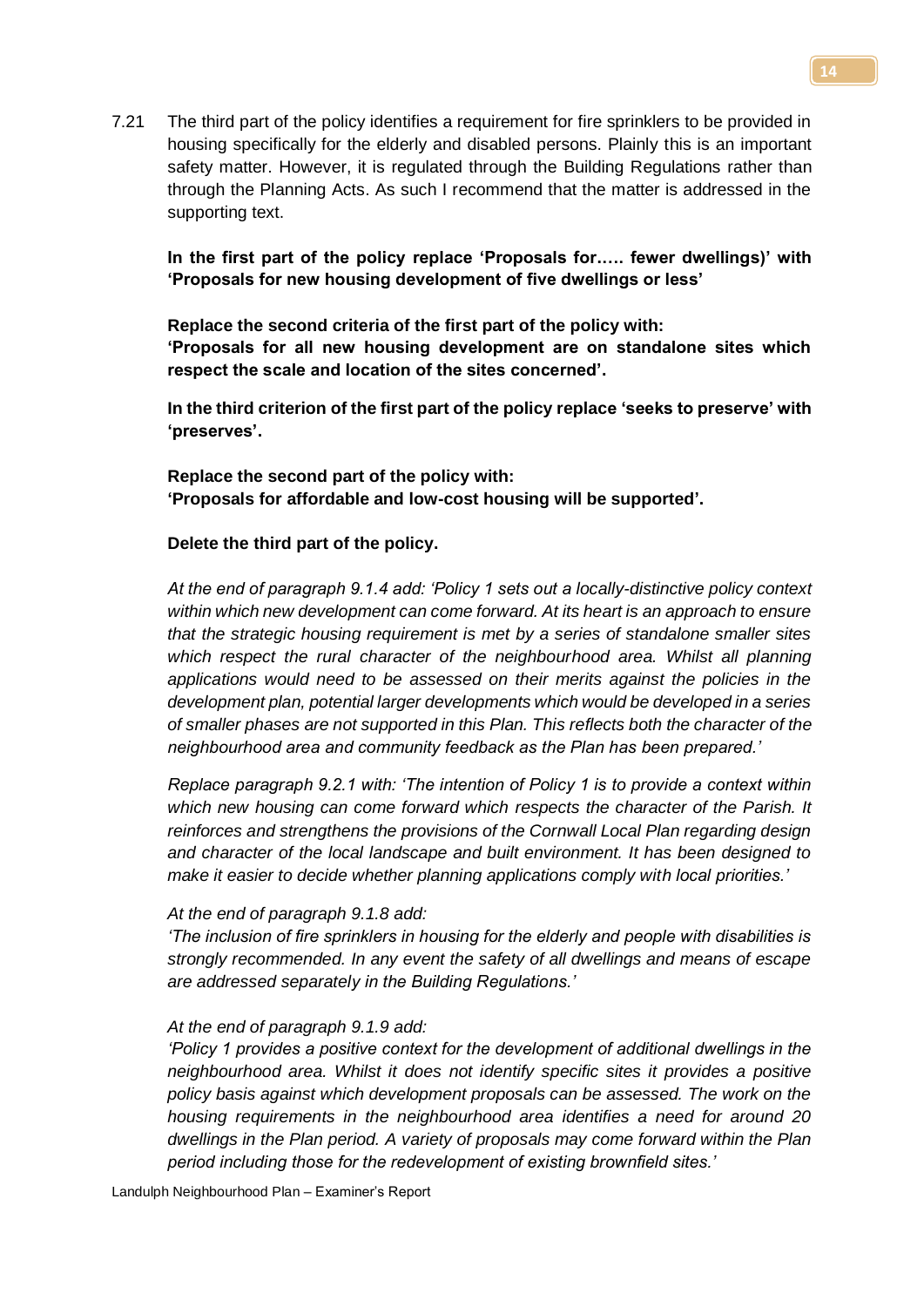Policy 2: Roads and parking

- 7.22 The policy addresses roads and car parking. It has two parts. The first requires that appropriate levels of off-street car parking are provided with new development. The second part of the policy offers support for proposals which would enable sustainable modes of transport.
- 7.23 I recommend that the second part of the policy supports development of the type which would enable opportunities for sustainable travel rather than to encourage development as included in the submitted plan. The latter has limited application in policy terms. Otherwise the policy meets the basic conditions.

# **In the second part of the policy replace 'encouraged' with 'supported'**

Policy 3: Street Lighting

- 7.24 The policy offers support to street lighting associated with new development where it complies with there criteria. The policy is distinctive to the neighbourhood area. It reflects its existing dark sky profile.
- 7.25 The policy meets the basic conditions.

Policy 4: Landulph and Cargreen Waterfronts, Quays and Public Spaces

- 7.26 The policy addresses the impact of development for waterfronts, quays, slipways and paths. The Parish Council confirmed the scope of the policy in its response to the clarification note. I recommend that the principal wording of the policy is modified to reflect its intended purpose. I also recommend the inclusion of an addition to the supporting text so that the interrelationships between this policy and Policy 1 are clear. The recommended modification acknowledges that Policy 4 will not necessarily apply to all development proposals in the neighbourhood area.
- 7.27 The policy takes account of the importance of the Tamar Estuary to the character and appearance of the neighbourhood area. The supporting text helpfully identifies the sensitivity of new waterside development to its identity and its longer-term attractiveness. The policy reflects earlier comments from Natural England as part of the Plan-making process.
- 7.28 The general approach taken in the policy is both distinctive and appropriate to the neighbourhood area. I recommend a series of modifications to ensure that it has the clarity required by the NPPF. I also recommend that the map referred to in the fourth criterion of the Plan is made available in the Plan itself.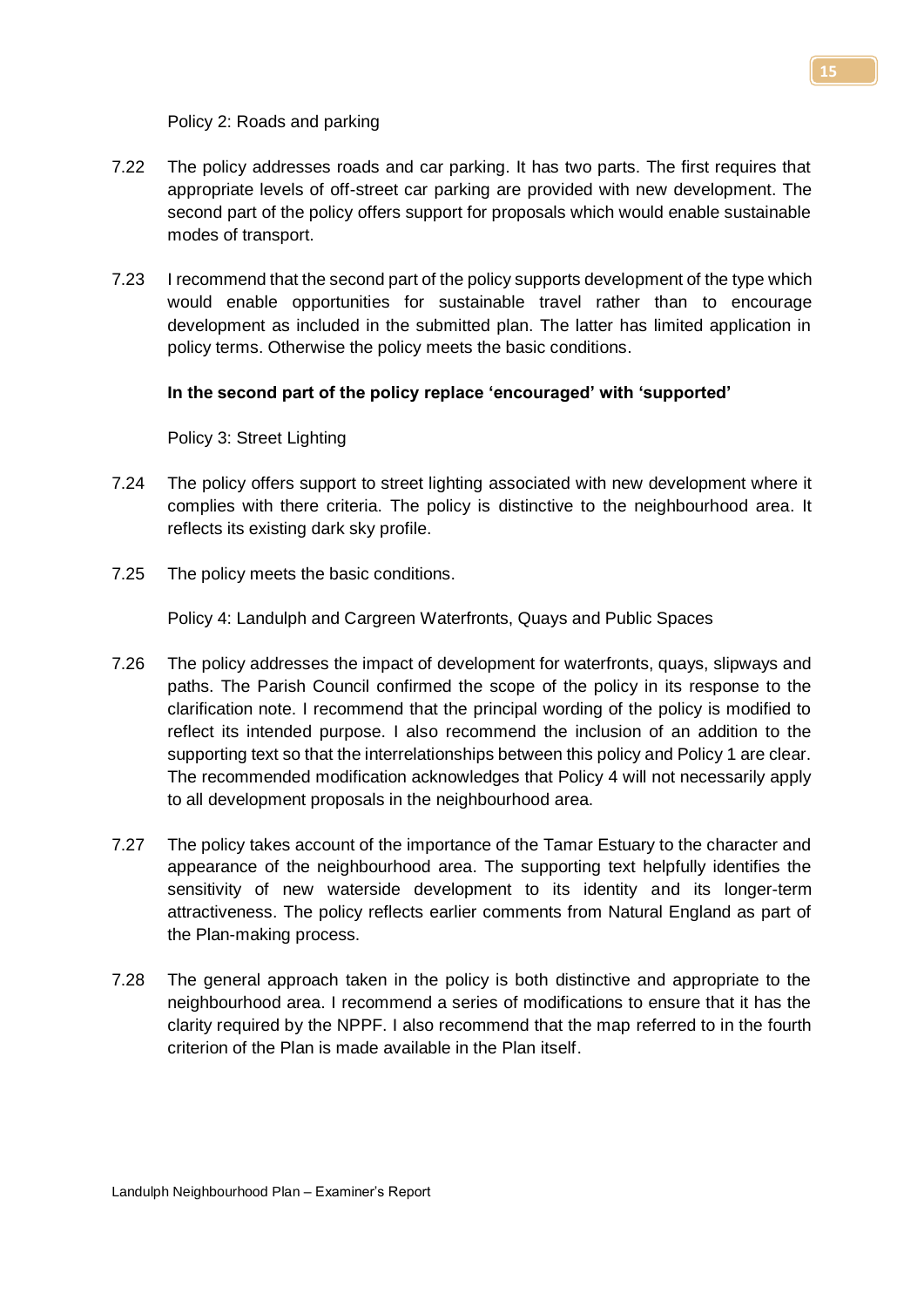**Replace the opening part of the policy with:**

**'Where appropriate the location and the design of development proposals should respect the waterfronts, quays, beaches, slipways and pathways in the neighbourhood area.**

**Development proposals will be supported subject to the following criteria:'**

**In criterion 1 replace 'it does not' with 'they would not'.**

**In criterion 2 replace 'it is' with 'they are'**

**In criterion 3 replace 'it acknowledges' with 'they acknowledge' and delete 'see Appendix A'**

**In criterion 4 replace 'it has' with 'they have' and insert 'integrity of' between 'the' and 'Plymouth'.**

**In criterion 4 delete 'See Appendix A5 for Map'.**

*At the end of paragraph 12.1.4 add:*

*'Policy 4 addresses these particular matters. It has been designed to operate in combination with Policy 1 which sets the wider scene for new residential development in the neighbourhood area.'*

*At the end of paragraph 12.2.2 add: 'Map [insert number] shows the extent of the Plymouth Sound and Estuaries SAC and the Tamar Estuaries Complex SPA.'*

Other matters

7.29 This report has recommended a series of modifications both to the policies and to the supporting text in the submitted Plan. Where consequential changes to the text are required directly as a result of my recommended modification to the policy concerned, I have highlighted them in this report. However other changes to the general text may be required elsewhere in the Plan as a result of the recommended modifications to the policies. It will be appropriate for CC and the Parish Council to have the flexibility to make any necessary consequential changes to the general text. I recommend accordingly.

*Modification of general text (where necessary) to achieve consistency with the modified policies.*